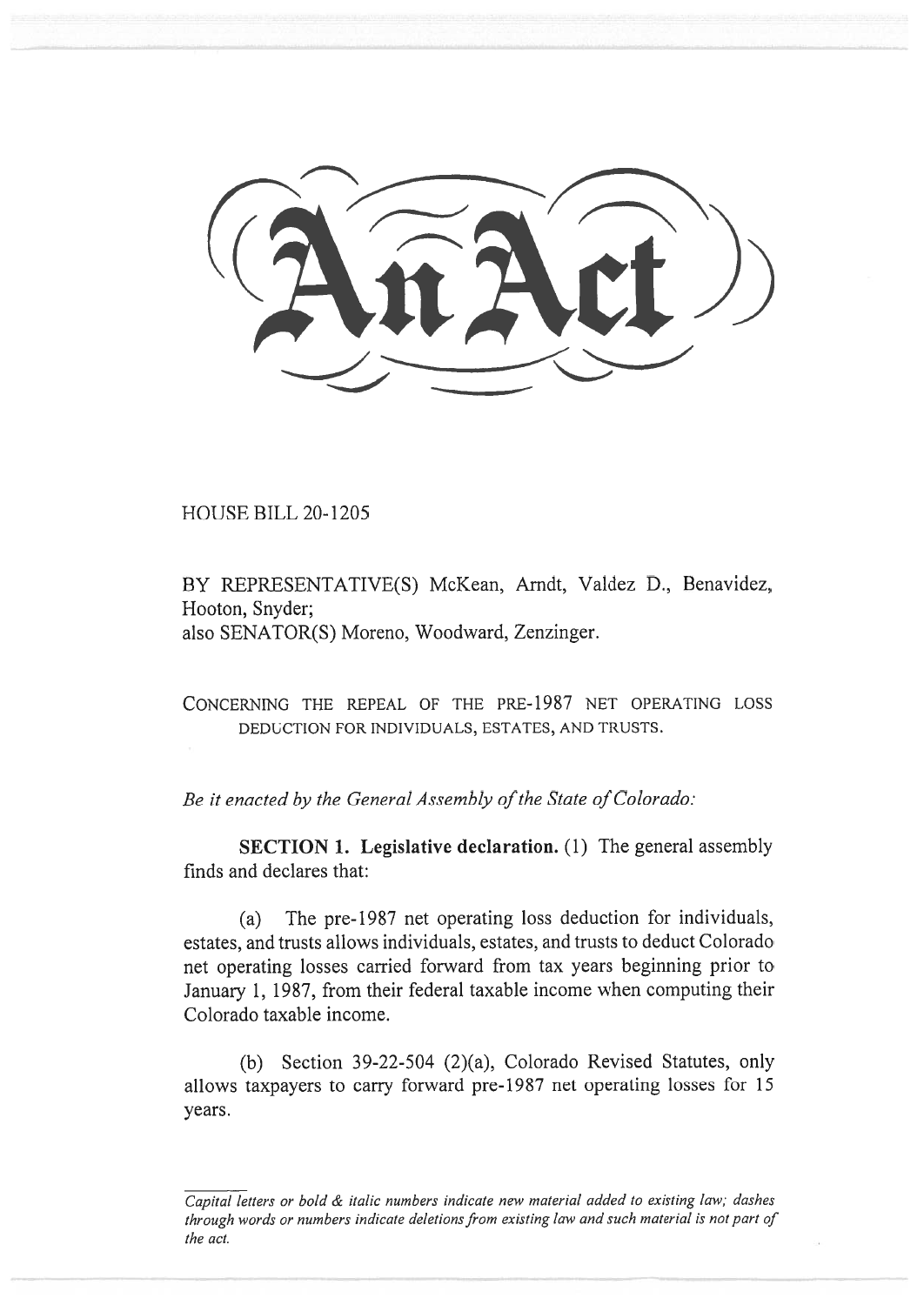(c) Thus, the latest year that an individual, estate, or trust could have used the pre-1987 net operating loss deduction and carried forward a net operating loss generated in 1987 was 2002.

(2) Therefore, it is the intent of the general assembly to simplify the administration of taxes for the state of Colorado by repealing tax expenditures that are obsolete and can no longer be claimed.

**SECTION 2.** In Colorado Revised Statutes, 39-22-104, **repeal**   $(4)(d)$  as follows:

**39-22-104. Income tax imposed on individuals, estates, and trusts - single rate - legislative declaration - definitions - repeal.**  (4) There shall be subtracted from federal taxable income:

(d) The net operating loss deduction allowed under section  $-39-22-504$  to the extent carried over from a taxable year beginning prior to  $\frac{9-22-504 \text{ to the}}{22}$ 

**SECTION 3. Act subject to petition - effective date.** This act takes effect January 1, 2021; except that, if a referendum petition is filed pursuant to section 1 (3) of article V of the state constitution against this act or an item, section, or part of this act within the ninety-day period after final adjournment of the general assembly, then the act, item, section, or part will not take effect unless approved by the people at the general election to be held in November 2020 and, in such case, will take effect January 1, 2021,

## PAGE 2-HOUSE BILL 20-1205